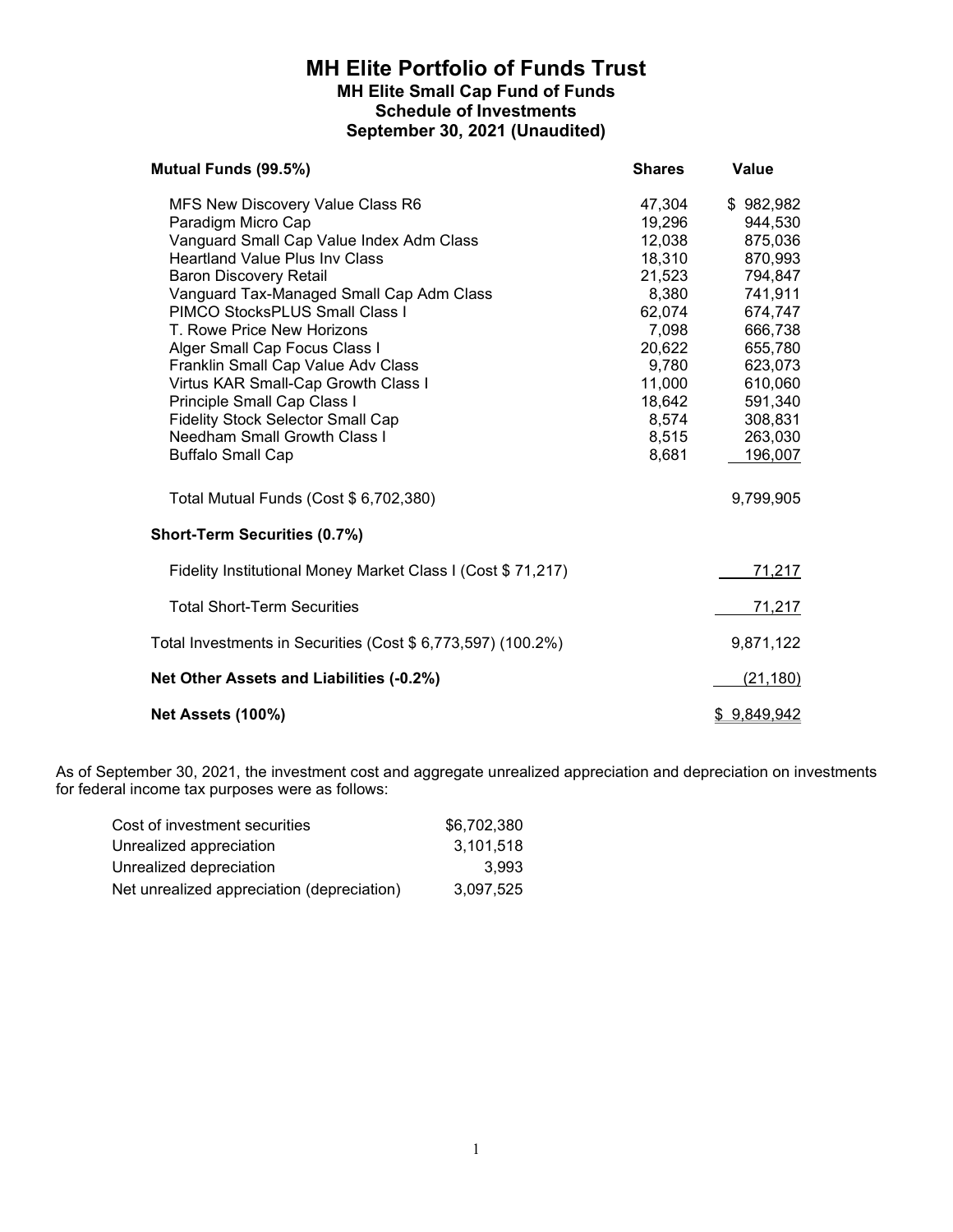### MH Elite Portfolio of Funds Trust MH Elite Fund of Funds Schedule of Investments September 30, 2021 (Unaudited)

| Mutual Funds (98.1%)                                                                                                                                                                                                                                                                                                                                                                                                                                                                                                                                                                                                                                                                                                      | <b>Shares</b>                                                                                                                                                                           | Value                                                                                                                                                                                                                                       |
|---------------------------------------------------------------------------------------------------------------------------------------------------------------------------------------------------------------------------------------------------------------------------------------------------------------------------------------------------------------------------------------------------------------------------------------------------------------------------------------------------------------------------------------------------------------------------------------------------------------------------------------------------------------------------------------------------------------------------|-----------------------------------------------------------------------------------------------------------------------------------------------------------------------------------------|---------------------------------------------------------------------------------------------------------------------------------------------------------------------------------------------------------------------------------------------|
| Vanguard Tax-Managed Capital App Adm Class<br>Shelton Nasdaq-100 Index Direct<br>Calvert US Large Cap Core Responsible Index Class I<br>T. Rowe Price Global Technology<br>Hillman Value No Load<br>Columbia Dividend Income Class I2<br>Hartford Core Equity Class R6<br>DoubleLine Shiller Enhanced CAPE Class I<br><b>Homestead Value</b><br>Principal Blue Chip Class I<br>T. Rowe Price Dividend Growth<br>Primecap Odyssey Aggressive Growth<br><b>Fidelity Select Medical Tech &amp; Devices</b><br>Loomis Sayles Growth Class Y<br><b>Akre Focus Class I</b><br><b>Fidelity Select Retailing</b><br><b>Fidelity Extended Market Index</b><br>T, Rowe Price Value<br><b>Fidelity Select Communication Services</b> | 6,216<br>39,886<br>31,679<br>37,538<br>33,934<br>38,089<br>23,918<br>52,420<br>20,415<br>24,797<br>15,003<br>17,410<br>10,761<br>30,000<br>11,000<br>26,153<br>5,863<br>10,408<br>3,295 | \$<br>1,404,193<br>1,333,004<br>1,247,202<br>1,185,435<br>1,147,641<br>1,126,666<br>1,125,568<br>1,119,681<br>1,101,173<br>1,022,894<br>1,012,546<br>1,002,965<br>902,889<br>771,900<br>704,880<br>624,270<br>514,599<br>509,784<br>316,707 |
| Total Mutual Funds (Cost \$ 11,727,970)                                                                                                                                                                                                                                                                                                                                                                                                                                                                                                                                                                                                                                                                                   |                                                                                                                                                                                         | 18,173,997                                                                                                                                                                                                                                  |
| <b>Short-Term Securities (2.0%)</b>                                                                                                                                                                                                                                                                                                                                                                                                                                                                                                                                                                                                                                                                                       |                                                                                                                                                                                         |                                                                                                                                                                                                                                             |
| Fidelity Institutional Money Market (Cost \$ 362,008)                                                                                                                                                                                                                                                                                                                                                                                                                                                                                                                                                                                                                                                                     |                                                                                                                                                                                         | 362,008                                                                                                                                                                                                                                     |
| <b>Total Short-Term Securities</b>                                                                                                                                                                                                                                                                                                                                                                                                                                                                                                                                                                                                                                                                                        |                                                                                                                                                                                         | 362,008                                                                                                                                                                                                                                     |
| Total Investments in Securities (Cost \$ 12,089,978) (100.1%)                                                                                                                                                                                                                                                                                                                                                                                                                                                                                                                                                                                                                                                             |                                                                                                                                                                                         | 18,536,005                                                                                                                                                                                                                                  |
| Net Other Assets and Liabilities (-0.1%)                                                                                                                                                                                                                                                                                                                                                                                                                                                                                                                                                                                                                                                                                  |                                                                                                                                                                                         | (9, 563)                                                                                                                                                                                                                                    |
| Net Assets (100%)                                                                                                                                                                                                                                                                                                                                                                                                                                                                                                                                                                                                                                                                                                         |                                                                                                                                                                                         | \$18,526,442                                                                                                                                                                                                                                |

| Cost of investment securities              | \$11.727.970 |
|--------------------------------------------|--------------|
| Unrealized appreciation                    | 6.446.027    |
| Unrealized depreciation                    | . .          |
| Net unrealized appreciation (depreciation) | 6.446.027    |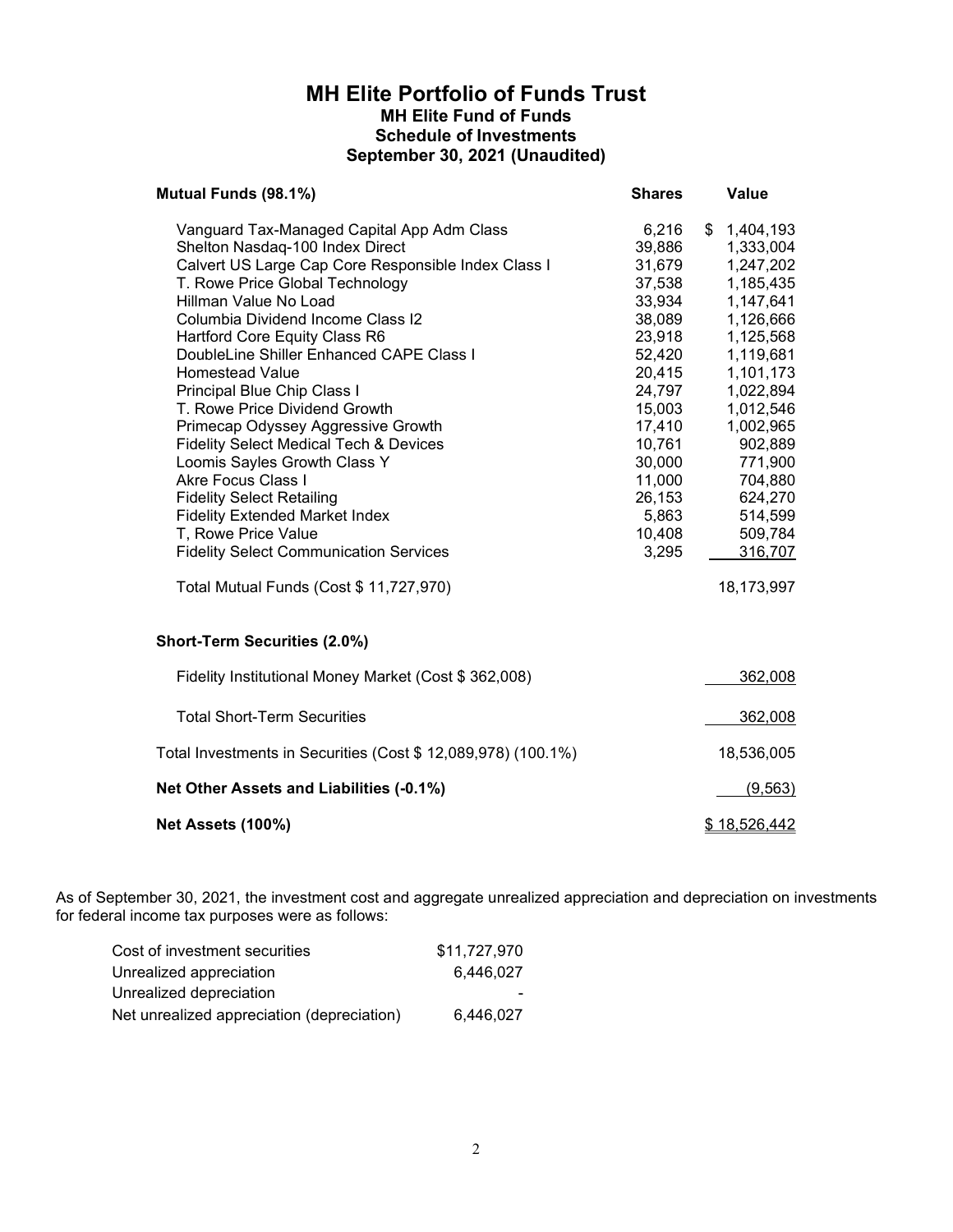## MH Elite Portfolio of Funds Trust MH Elite Select Portfolio of Funds Schedule of Investments September 30, 2021 (Unaudited)

| Mutual Funds (97.2%)                                        | <b>Shares</b> | Value         |
|-------------------------------------------------------------|---------------|---------------|
| Vanguard International Growth Adm Class                     | 4,684         | \$<br>766,284 |
| Artisan Developing World Inv Class                          | 26,146        | 668,030       |
| <b>MFS International Intrinsic Value Class I</b>            | 9,960         | 562,422       |
| Brown Capital Management International Small Co Inv Class   | 16,996        | 476,741       |
| PIMCO StocksPLUS Intl (USD Hedged) Class I                  | 53,400        | 467,788       |
| Artisan International Small Mid Inv Class                   | 20,737        | 439,409       |
| Virtus KAR Emerging Markets Small Cap Class I               | 24,013        | 425,508       |
| <b>WCM Focused Emerging Markets Class I</b>                 | 17,448        | 352,443       |
| <b>Invesco Developing Markets Class Y</b>                   | 6,522         | 337,177       |
| Virtus AllianzGI Water Class I                              | 15,139        | 333,970       |
| <b>WCM Focused International Growth Class I</b>             | 12,082        | 331,293       |
| <b>MFS Global Real Estate Class R6</b>                      | 15,277        | 314,253       |
| Vanguard Materials Index Adm Class                          | 3,535         | 311,942       |
| Cohen & Steers Real Estate Securities Class I               | 15,168        | 300,184       |
| <b>Fidelity International Capital Appreciation</b>          | 10,204        | 298,571       |
| <b>Fidelity Nordic</b>                                      | 3,777         | 270,056       |
| <b>Fidelity Pacific Basin</b>                               | 5,700         | 257,068       |
| <b>T Rowe Price Global Industrials</b>                      | 11,962        | 221,890       |
| AlphaCentric Robotics and Automation Class I                | 11,527        | 198,732       |
| Total Mutual Funds (Cost \$ 5,215,000)                      |               | 7,333,761     |
| <b>Short-Term Securities (2.6%)</b>                         |               |               |
| Fidelity Institutional Money Market (Cost \$ 200,427)       |               | 200,427       |
| <b>Total Short-term Securities</b>                          |               | 200,427       |
| Total Investments in Securities (Cost \$ 5,415,427) (99.8%) |               | 7,534,188     |
| Net Other Assets and Liabilities (0.2%)                     |               | 13,574        |
| <b>Net Assets (100%)</b>                                    |               | \$7,547,762   |

| Cost of investment securities              | \$5.215.000 |
|--------------------------------------------|-------------|
| Unrealized appreciation                    | 2.120.029   |
| Unrealized depreciation                    | 1.268       |
| Net unrealized appreciation (depreciation) | 2.118.761   |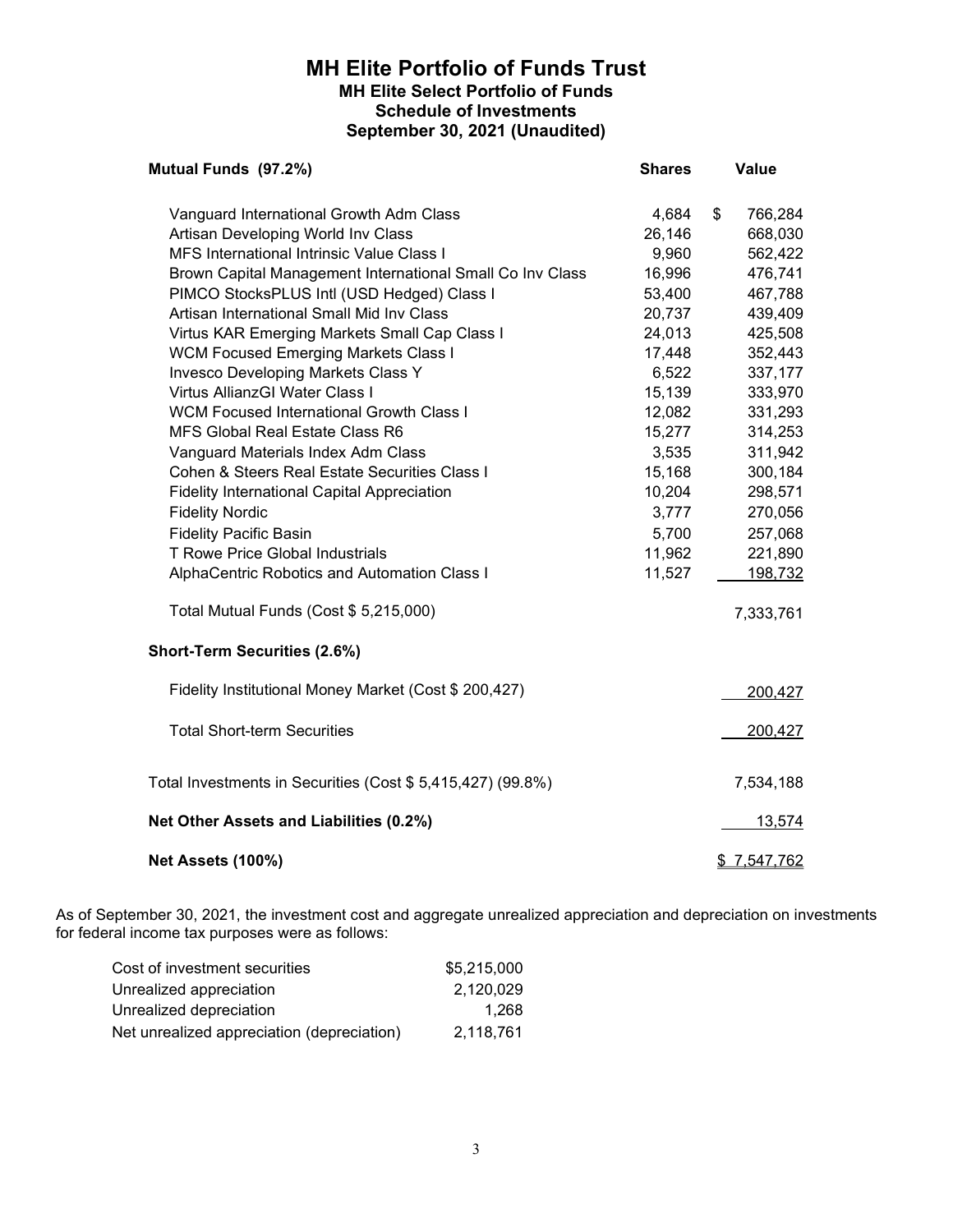## MH Elite Portfolio of Funds Trust MH Elite Income Fund of Funds Schedule of Investments September 30, 2021 (Unaudited)

| Mutual Funds (95.7%)                                       | <b>Shares</b> | <b>Value</b>             |
|------------------------------------------------------------|---------------|--------------------------|
| Vanguard Emerging Markets Bond Adm Class                   | 21,233        | $\frac{1}{2}$<br>586,876 |
| Columbia Convertible Securities Class I3                   | 19,247        | 567,783                  |
| Catalyst Floating Rate Income Class I                      | 52,434        | 505,468                  |
| Lord Abbett Bond Debenture Class R6                        | 48,864        | 411,432                  |
| Artisan High Income Adv Class                              | 40,052        | 411,336                  |
| <b>PIMCO Inflation Response</b>                            | 44,150        | 401,766                  |
| Vanguard High Dividend Yield Index Adm Class               | 12,821        | 399,492                  |
| Brandywine Global High Yield Class I                       | 34,981        | 399,479                  |
| Hartford Strategic Income Class I                          | 42,781        | 395,722                  |
| <b>USAA Intermediate-Term Bond</b>                         | 36,232        | 395,652                  |
| Thornburg Limited Term Income Class R6                     | 28,470        | 394,591                  |
| Payden Corporate Bond                                      | 32,083        | 383,713                  |
| Fidelity Strategic Dividend & Income                       | 21,036        | 375,491                  |
| Vanguard Utilities Index Adm Class                         | 5,326         | 371,747                  |
| Guggenheim Total Return Bond Class P                       | 12,401        | 358,757                  |
| Western Asset Core Plus Bond Class FI                      | 28,309        | 340,836                  |
| T Rowe Price Global Multi-Sector Bond Inv Class            | 28,267        | 333,549                  |
| Nuveen NWQ Flexible Income Class I                         | 13,941        | 310,747                  |
| <b>PIMCO Low Duration Income Class I</b>                   | 34,522        | 299,655                  |
| Janus Henderson Developed World Bond Class T               | 29,965        | 299,046                  |
| Virtus NewFleet Multi-Sector Short Term Bond Class I       | 62,011        | 295,791                  |
| Dodge & Cox Global Bond                                    | 24,814        | 295,534                  |
| Virtus Seix Corporation Bond Class I                       | 30,992        | 295,041                  |
| Carillion Reams Core Plus Bond Class I                     | 8,423         | 292,379                  |
| AlphaCentric Income Opportunities Class I                  | 22,191        | 267,402                  |
| Total Mutual Funds (Cost \$8,850,000)                      |               | 9,389,285                |
| <b>Short-Term Securities (1.9%)</b>                        |               |                          |
| Fidelity Institutional Money Market (Cost \$ 184,791)      |               | 184,791                  |
| <b>Total Short-term Securities</b>                         |               | 184,791                  |
| Total Investments in Securities (Cost \$9,034,791) (97.6%) |               | 9,574,076                |
| Net Other Assets and Liabilities (2.4%)                    |               | 237,463                  |
| Net Assets (100%)                                          |               | \$9,811,539              |

| Cost of investment securities              | \$8,850,000 |
|--------------------------------------------|-------------|
| Unrealized appreciation                    | 583.994     |
| Unrealized depreciation                    | 44.709      |
| Net unrealized appreciation (depreciation) | 539.285     |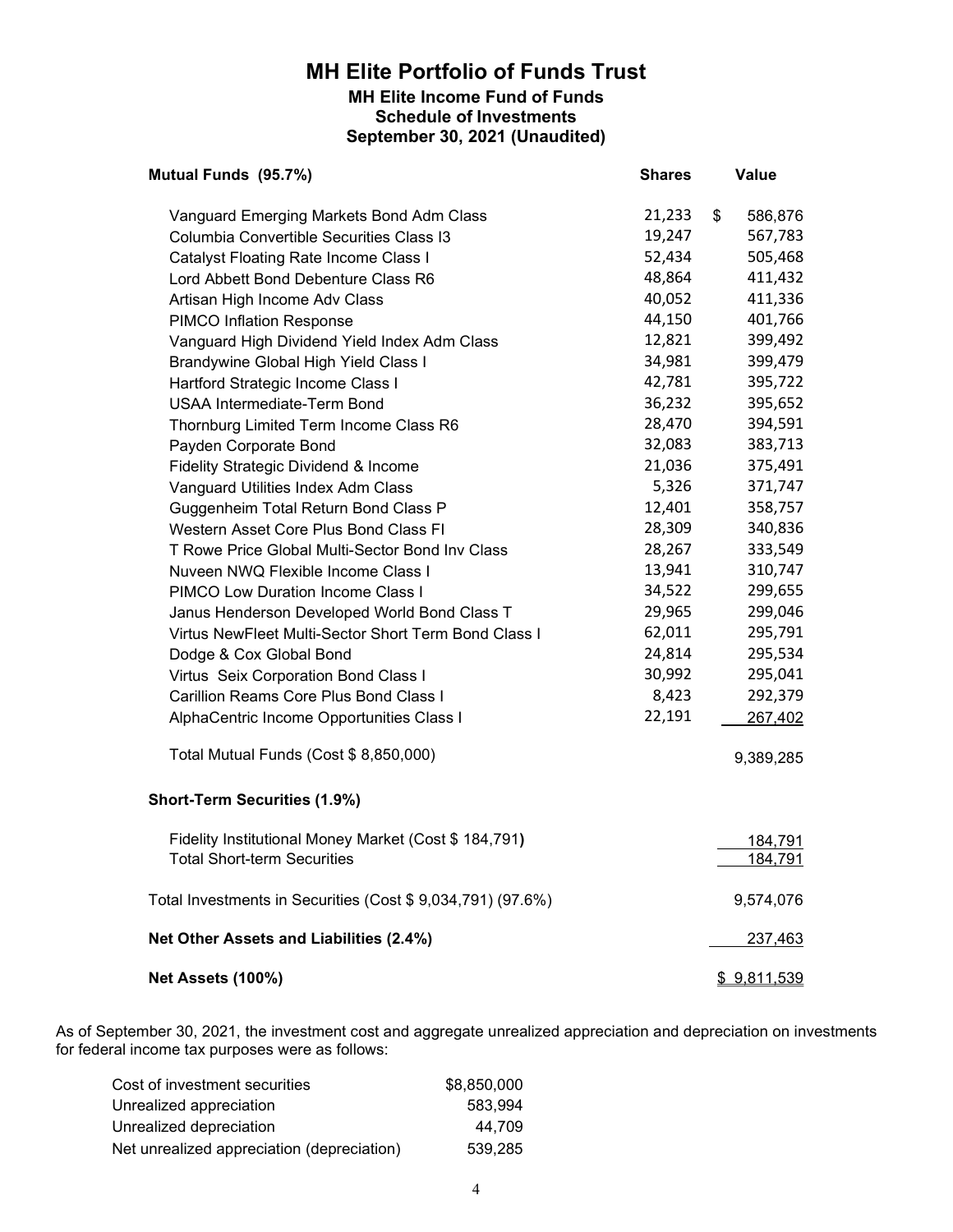# MH Elite Portfolio of Funds Trust September 30, 2021 (Unaudited)

Security Valuation - ASC 820 (formerly Statement of Financial Accounting Standards No. 157) establishes a framework for measuring fair value in generally accepted accounting principles, and expands disclosures about fair value measurements. The topic establishes a fair value hierarchy that distinguishes between (1) market participant assumptions developed based on market data obtained from sources independent of the reporting entity (observable inputs) and (2) the reporting entity's own assumptions about market participant assumptions developed based on the best information available in the circumstances (unobservable inputs).

All securities purchased by the Funds trade on national stock exchanges, are liquid and have closing prices that are readily available for use in pricing the Funds' securities on a daily basis. Various inputs are used in determining the value of the Fund's investments. These inputs are summarized in the three broad levels listed below:

Level 1 – Quoted prices in active markets for identical securities.

Level 2 – Other significant observable inputs (including quoted prices for similar securities, interest rates, prepayment speeds, credit risk, etc.)

Level 3 – Significant unobservable inputs (including Fund's own assumptions in determining the fair value of investments).

The inputs or methodology used for valuing securities are not necessarily an indication of the risk associated with investing in those securities.

The following is a summary of the inputs used to value the Funds' net assets as of September 30, 2021:

#### MH Elite Small Cap Fund of Funds

| <b>Description</b>              | Level 1 – Quoted<br>prices | Level 2 – Other<br>significant<br>observable<br>inputs | Level $3 -$<br>Significant<br>unobservable<br>inputs | Total       |
|---------------------------------|----------------------------|--------------------------------------------------------|------------------------------------------------------|-------------|
| Mutual Funds                    | \$9,799,905                | $\blacksquare$                                         |                                                      | \$9,799,905 |
| <b>Short Term Investments</b>   | 71.217                     |                                                        |                                                      | 71.217      |
| Total Investments in Securities | \$9,871,122                | $\blacksquare$                                         | $\,$                                                 | \$9.871.122 |

#### MH Elite Fund of Funds

| <b>Description</b>              | Level 1 – Quoted<br>prices | Level 2 – Other<br>significant<br>observable<br>inputs | Level $3 -$<br><b>Significant</b><br>unobservable<br>inputs | Total        |
|---------------------------------|----------------------------|--------------------------------------------------------|-------------------------------------------------------------|--------------|
| Mutual Funds                    | \$18,173,997               | ۰                                                      |                                                             | \$18,173,997 |
| <b>Short Term Investments</b>   | 362.008                    | $\blacksquare$                                         | $\overline{\phantom{a}}$                                    | 362,008      |
| Total Investments in Securities | \$18,536,005               | $\sim$                                                 |                                                             | \$18,536,005 |